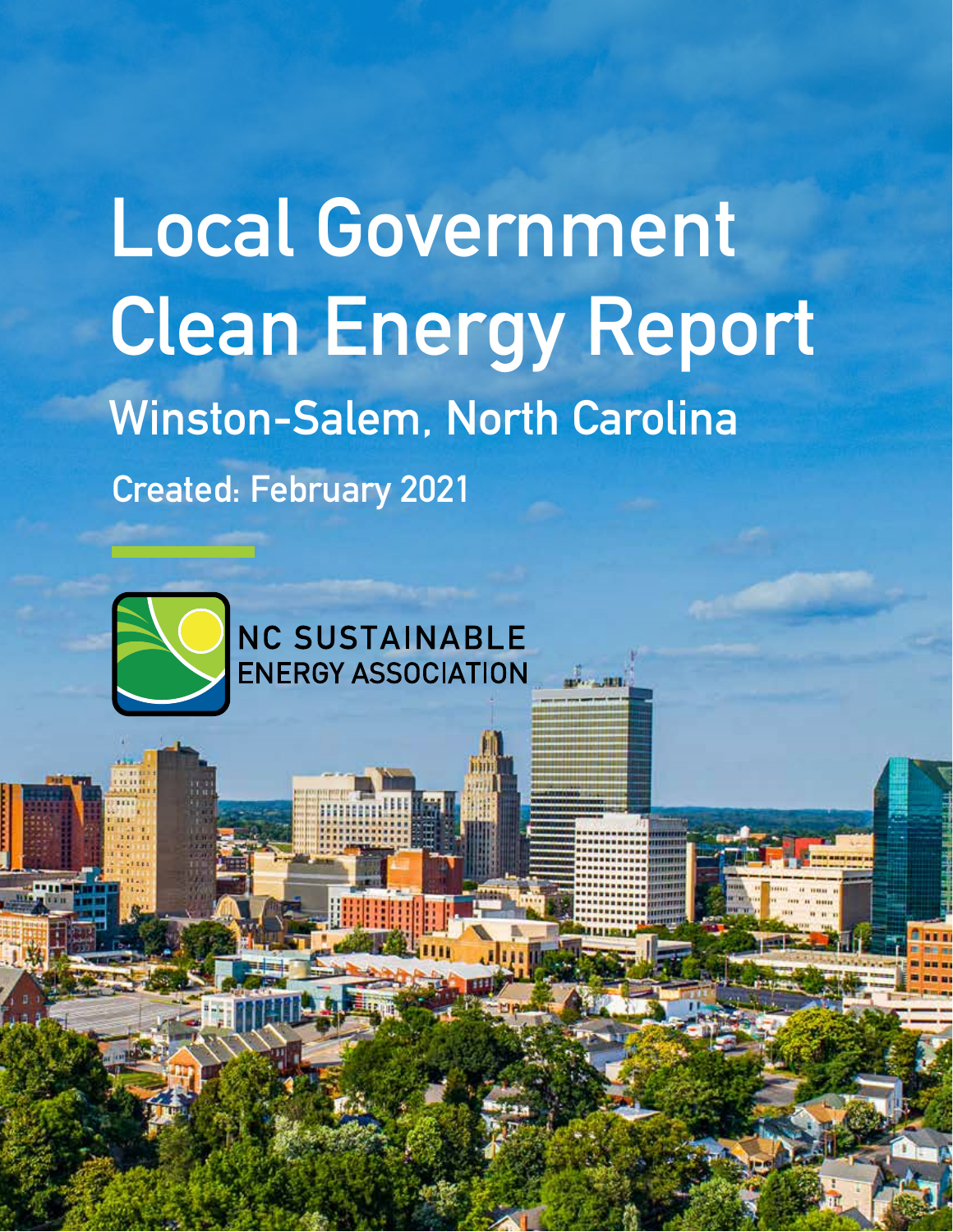# **Local Government Clean Energy Report**

### **Winston-Salem, North Carolina**

### **Created: February 2021**

#### **Authors:**

Daniel Parker Jerry Carey Daniel Pate Laura Langham

#### **Design:**

Samantha Radford

#### **About North Carolina Sustainable Energy Association**

North Carolina Sustainable Energy Association (NCSEA) is the leading 501(c)(3) non-profit organization that drives public policy and market development for clean energy. Our mission is to drive policy and market development to create clean energy jobs, economic opportunities, and affordable energy that benefits all of North Carolina. NCSEA's work enables clean energy jobs, economic opportunities, and affordable energy options for North Carolinians. Learn more at www.energync.org.

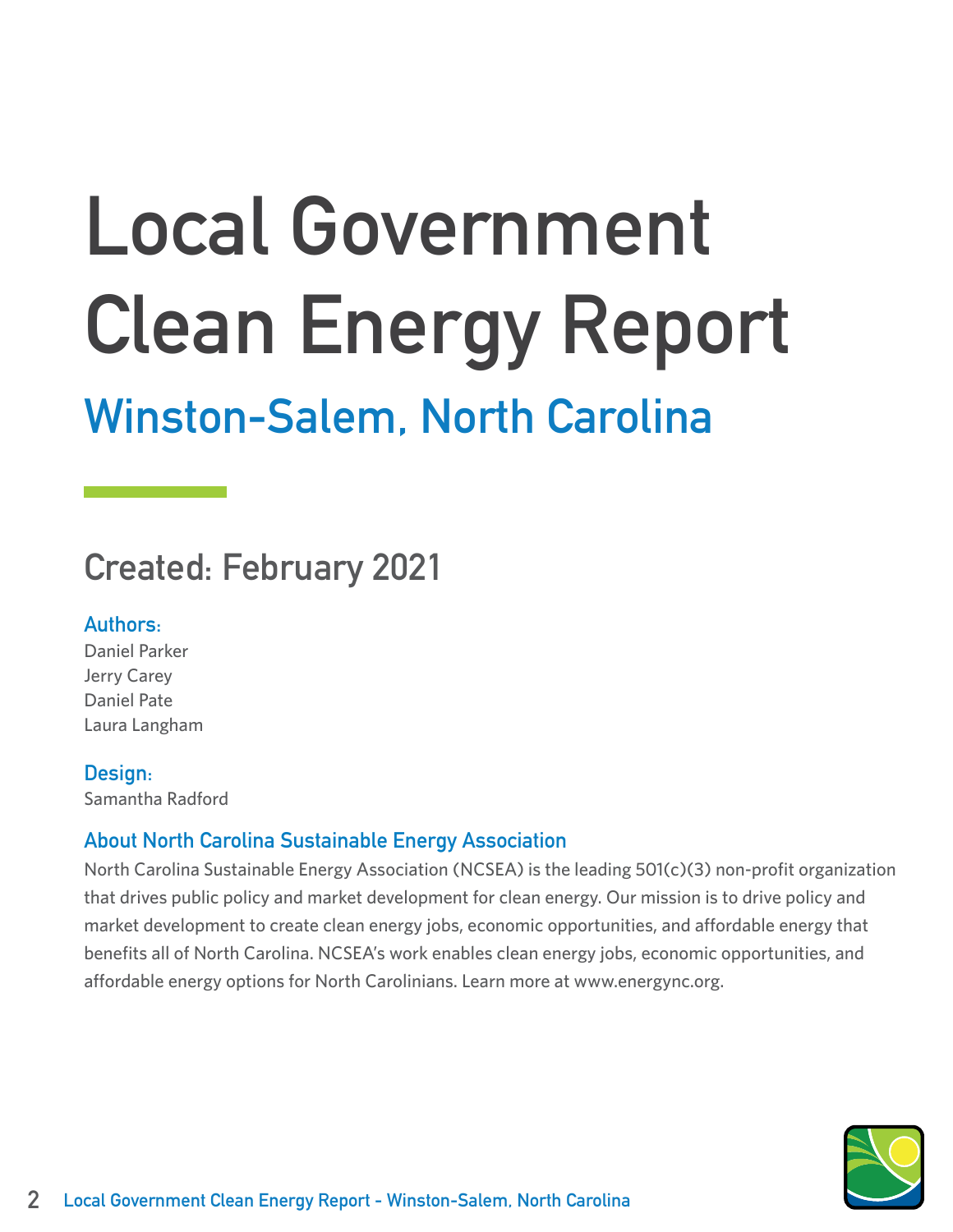### **Introduction**

#### Where does this data come from?

Before electricity-generating systems can be interconnected, they must register with paperwork that is filed to the North Carolina Utilities Commission (NCUC). This paperwork includes Reports of Proposed Construction (ROPCs) and Certificates of Public Convenience and Necessity (CPCNs), depending on their generating capacity. NCSEA tracks these ROPC and CPCN filings and compiles them into the Renewable Energy Database (REDB), which is the source of information for this report. The REDB is the most comprehensive source of data on clean energy systems in the state, and includes information on system technology type, size, and location.

### What does the REDB contain?



- **\*Application Information .NCUC Docket Number •Docket Description** •Application Date, Quarter, and<br>Year
- •Facility Type ·Residential, Commercial, etc.
- •Project Name
- \*Account Holder Company
- **•Project Location** .<br>• Address, City, County, NCSEA<br>Region, State, Zip Code, Lat/Long
- •General System Type .Biomass, Solar, Wind, etc.
- \*Specific System Type .Biogas, PV, Thermal, Waste to Heat, etc.
- System Notes Poultry Waste, Swine Waste, Rooftop,
- System Capacity
- System Total Cost and Cost per Watt
- . To whom the electricity and RECs are sold
- Installer Company
- Whether the system has been installed
- System Operation Date, Year, and Quarter
- . How the system information was verified
- Political Districts in which system is located
	- NC House and Senate
	- US Senate

**Figure 1. Information contained in NCSEA's Renewable Energy Database (REDB)**

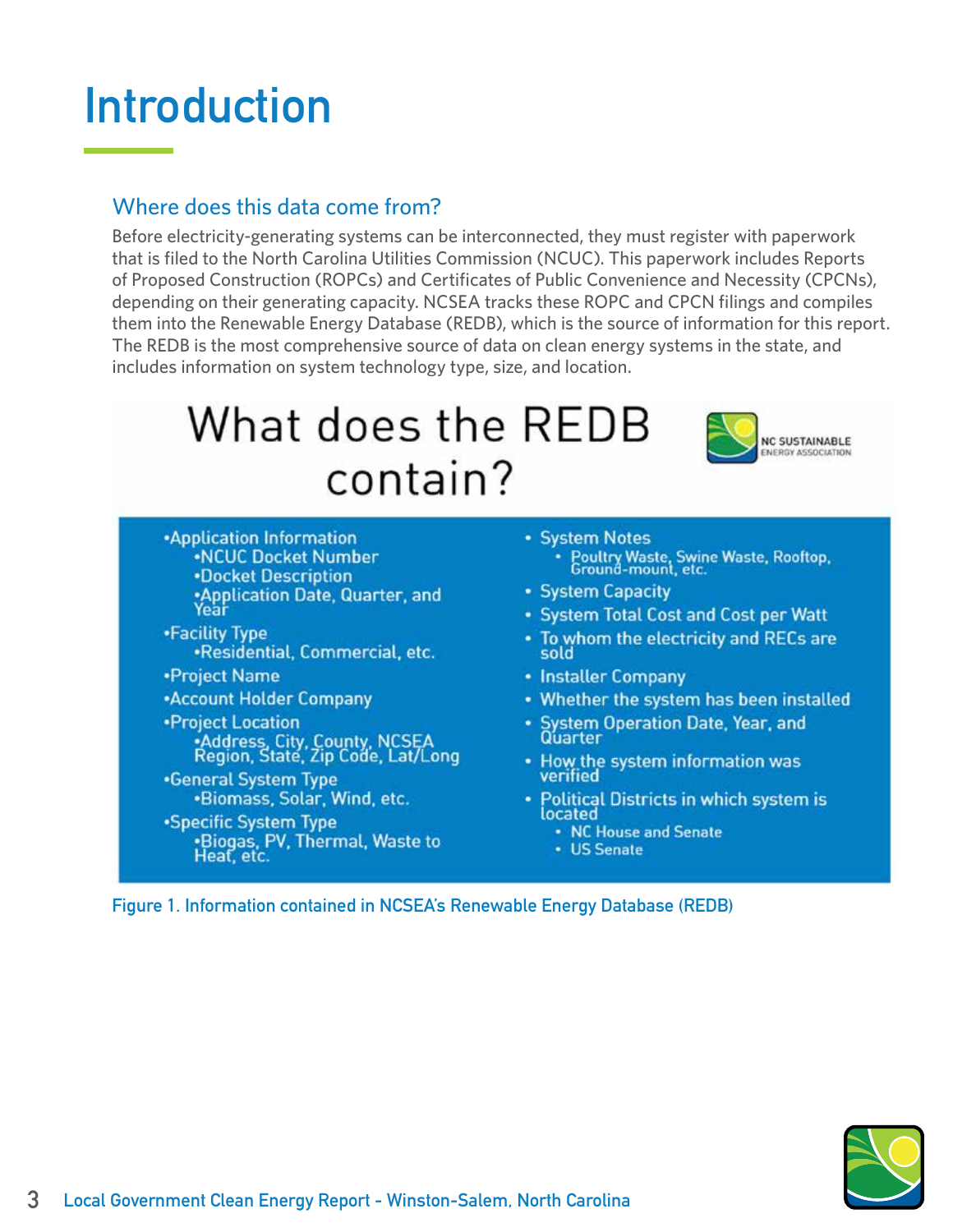#### How Does NCSEA Define Renewable Energy Categories?

While there is no industry standard for defining renewable energy system categories, based on research and internal discussion, NCSEA groups them into three general categories which depend on their location, size, and/or use:

- 1. **Residential** a renewable energy system of any generating capacity that is installed on or near a home/residence and produces electricity for use in that home/residence.
- 2. **Commercial/Industrial** a renewable energy system with a generating capacity under 2 MW (AC) that is installed on or near a non-residential building that produces electricity for use in that non-residential building.
- 3. **Utility-Scale** a renewable energy system with a generating capacity of 2 MW (AC) or greater that generates electricity for sale to an electricity utility.

#### Background Information

North Carolina is a leader in renewable energy, and specifically in solar photovoltaic (PV) systems. As of Q2 2020, North Carolina has the second most installed solar PV capacity in the United States, with over 6,451 MW.<sup>1</sup>

While most of that capacity comes from utility-scale solar PV systems, there are many residential and commercial/industrial systems across the state too. Solar PV, however, is not the only type of renewable energy technology that contributes electricity to our grid. In fact, there are many hydroelectric, bioenergy, and wind systems in North Carolina, but this report primarily focuses on solar PV and wind technology, as applicable.

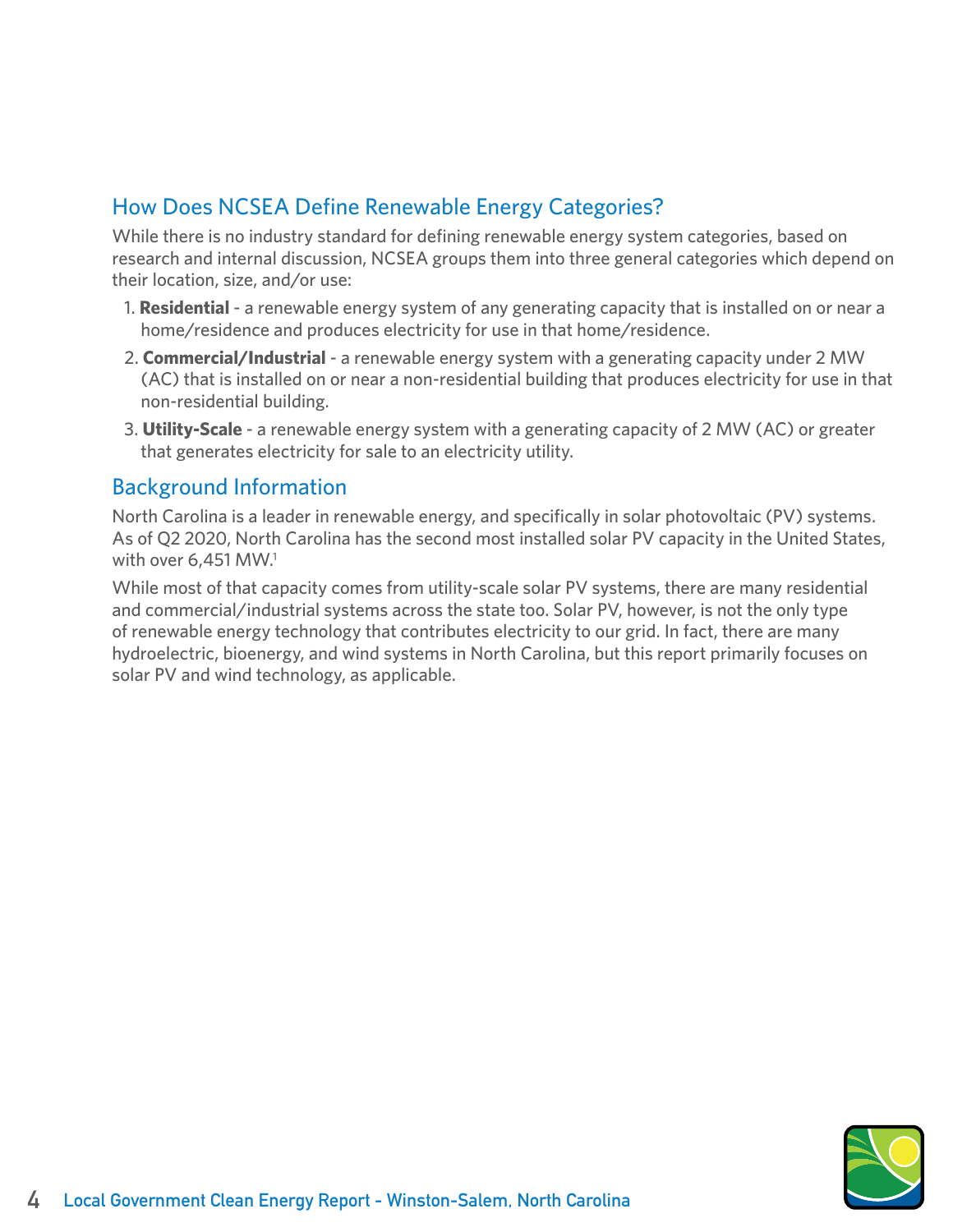### **Current Renewable Energy Systems in Winston-Salem**

Winston-Salem has almost three megawatts (MW) of renewable energy systems installed in the city, all of which is from solar PV. Most systems (88%) are residential, although the majority of generating capacity (59%) is from the city's commercial systems.

| <b>CATEGORY</b> | # OF SYSTEMS | <b>CAPACITY (MW)</b> |
|-----------------|--------------|----------------------|
| COMMERCIAL      |              | .67                  |
| RESIDENTIAL     | 197          | .18                  |
| TOTAL           | 224          | 2.85                 |







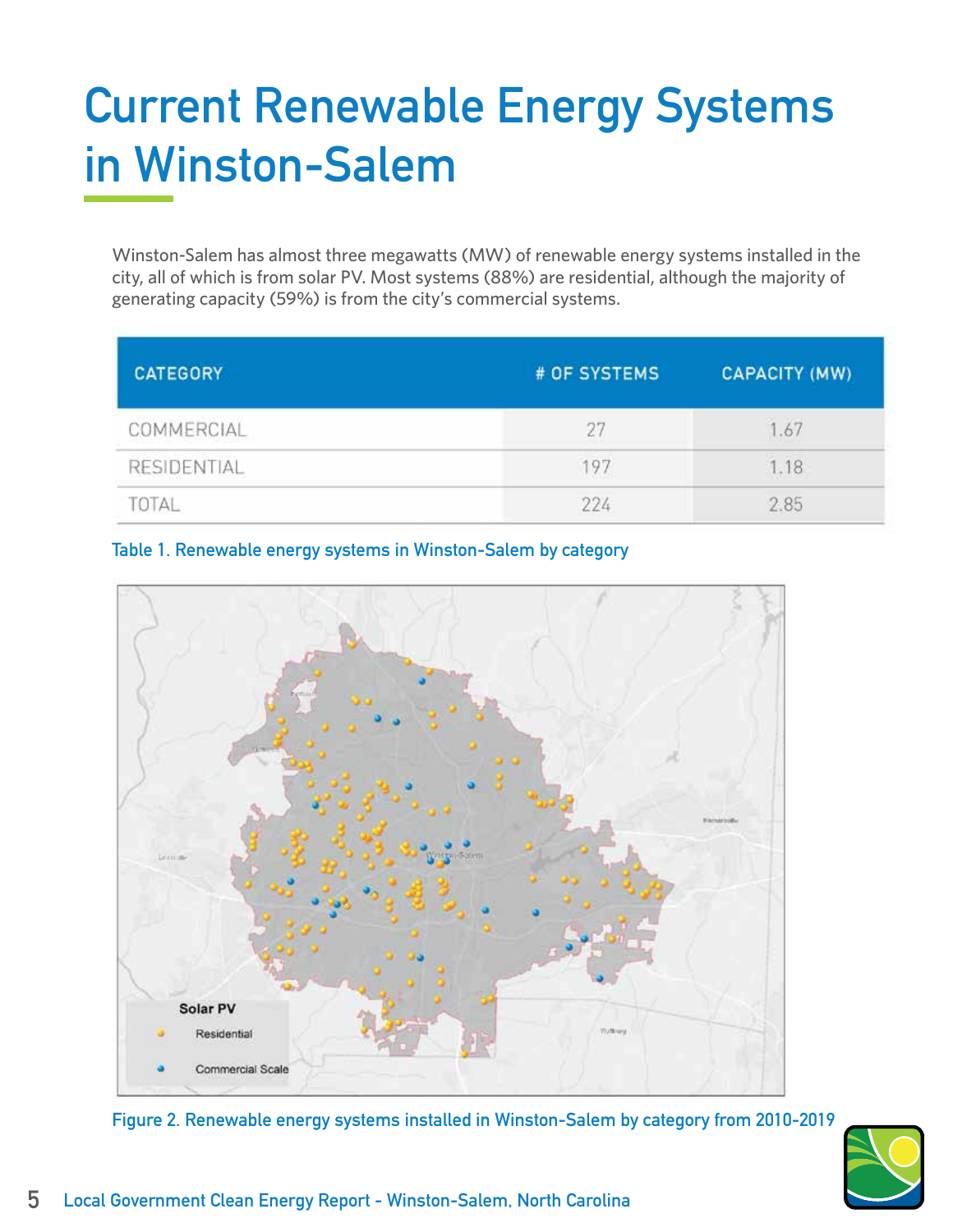#### Commercial System Subcategories

Commercial solar PV systems in Winston-Salem serve a variety of businesses and other uses, including apartments, a brewery, and a car dealership.

| <b>CATEGORY</b>    | # OF SYSTEMS   | <b>CAPACITY (MW)</b> |
|--------------------|----------------|----------------------|
| APARTMENTS/CONDOS  | $\overline{2}$ | 0.10                 |
| AUTOMOTIVE         | $\overline{1}$ | 0.11                 |
| <b>BREWERY</b>     | 1              | 0.03                 |
| EDUCATION          | 3              | 0.02                 |
| HEALTHCARE         | 3              | 0.03                 |
| <b>HOUSING</b>     | $\overline{1}$ | 0.02                 |
| OFFICE             | 8              | 0.34                 |
| RELIGIOUS FACILITY | $\overline{1}$ | 0.03                 |
| RESTAURANT         | $\overline{2}$ | 0.01                 |
| RETAIL             | 3              | 0.87                 |
| WAREHOUSE          | $\overline{2}$ | 0.10                 |
| TOTAL              | 27             | 1.67                 |

#### **Table 2. Commercial renewable energy systems in Winston-Salem by sub-type**

While growth in the number of renewable energy systems in Winston-Salem was modest until around 2015, the number of total systems has more than doubled since then. This growth, once again, is dominated by residential solar PV systems.

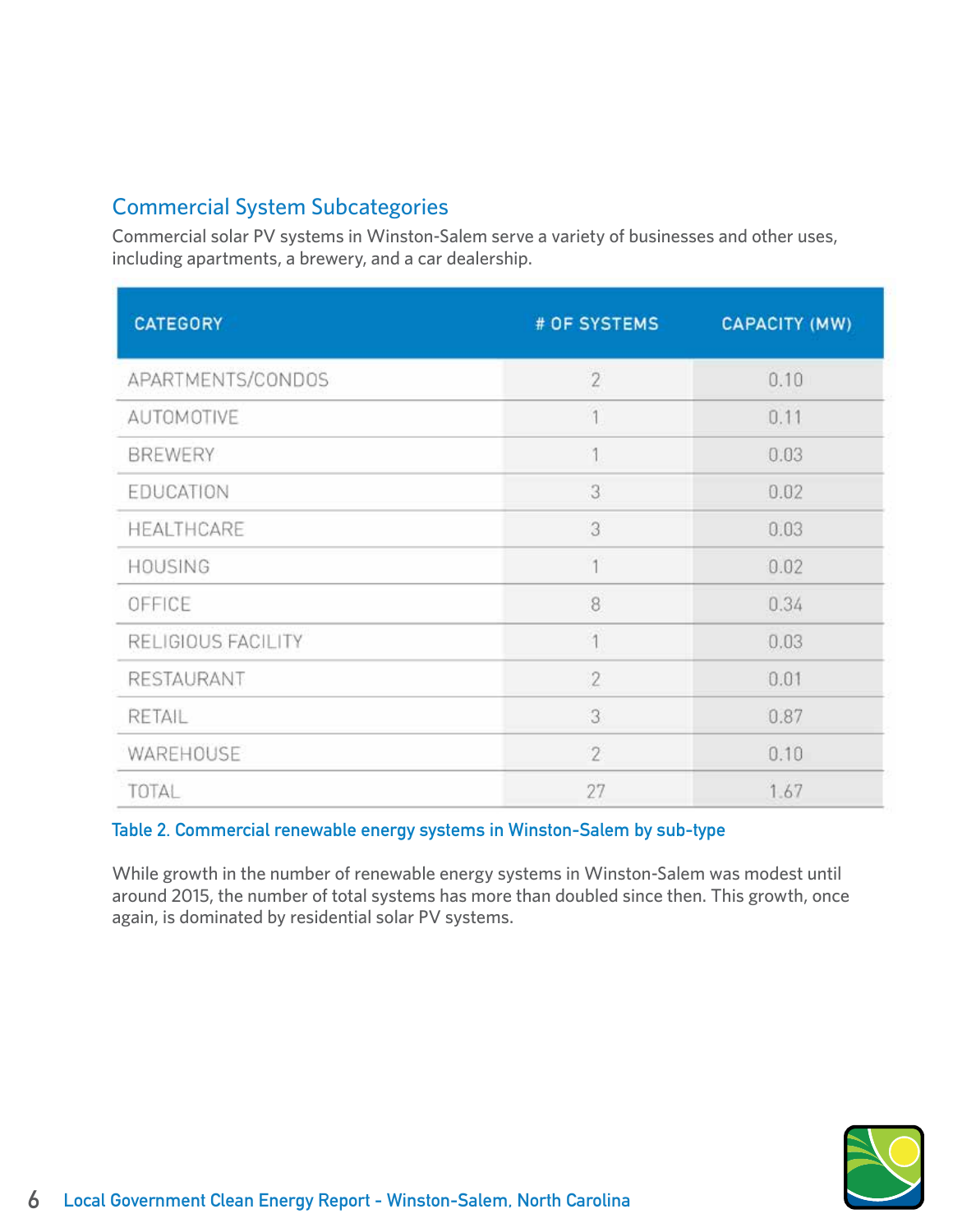

#### **Figure 3. Renewable energy systems in Winston-Salem from 2010-2019**

Like the growth in the number of renewable energy generating systems, the generating capacity of these systems in Winston-Salem has almost doubled since 2015. Once again, most of this growth is from residential systems.





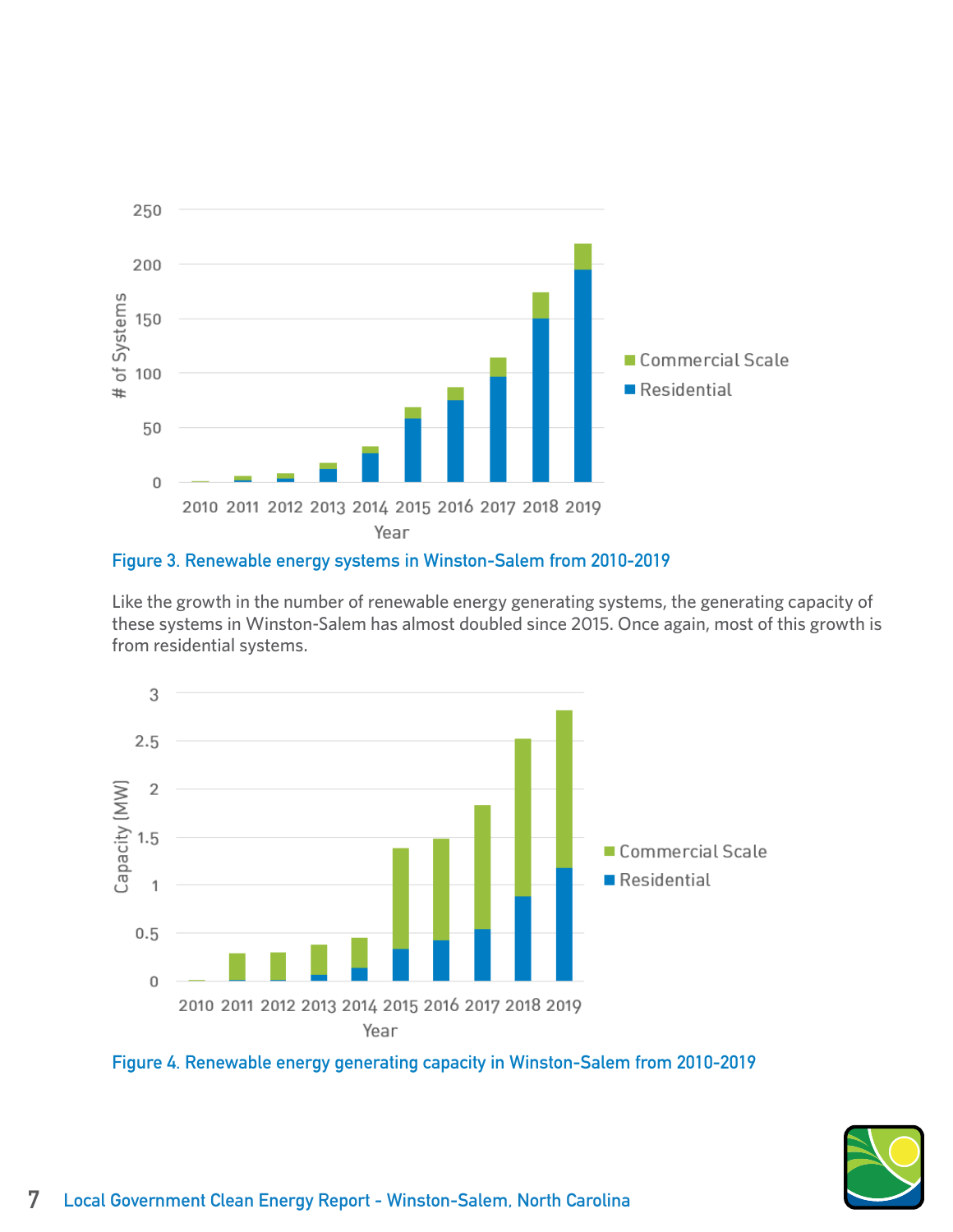### **Comparing Winston-Salem to Other Cities**

In addition to providing metrics for Winston-Salem's current amount of renewable energy systems and capacity, this report provides points of comparison from other cities in North Carolina of similar population sizes and/or in counties of similar economic tier.<sup>2,3</sup> For Winston-Salem, these cities are Durham and Greensboro.

#### Number of Systems

When compared to these other cities in terms of both number of systems and generating capacity, Winston-Salem is third in both categories. Durham has more residential systems than Greensboro and Winston-Salem do combined. Additionally, Winston-Salem is behind both Durham and Greensboro in the number of commercial systems too.

| <b>CATEGORY</b> | <b>DURHAM</b> | <b>GREENSBORO</b> | <b>WINSTON-SALEM</b> |
|-----------------|---------------|-------------------|----------------------|
| RESIDENTIAL     | 622           | 205               | 197                  |
| COMMERCIAL      | 34            | 34                | 27                   |
| UTILITY-SCALE   |               |                   |                      |
| TOTAL           | 656           | 240               | 224                  |





**Figure 5. Number of renewable energy systems in Durham, Greensboro, and Winston-Salem**

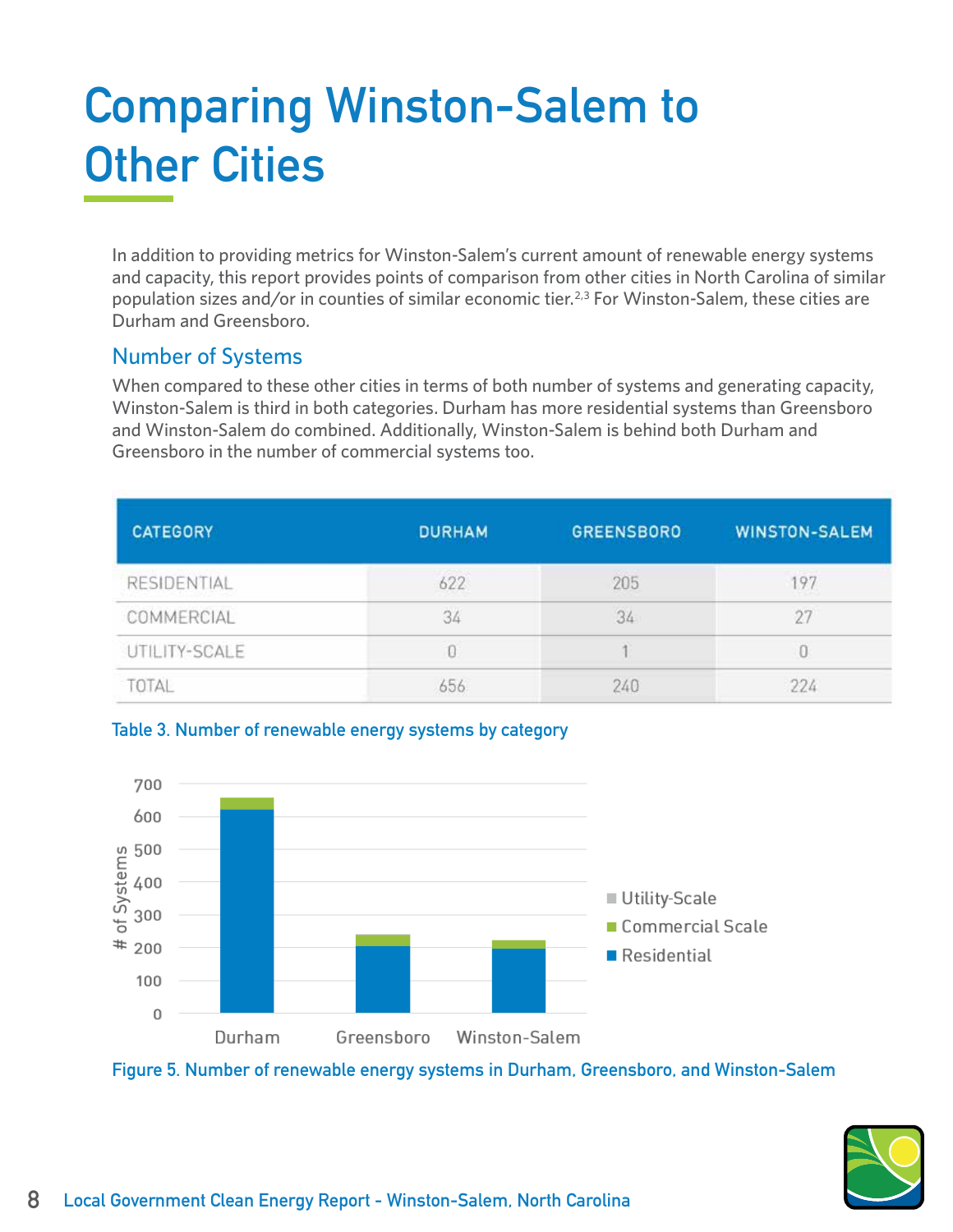The gap between Durham and the other two cities has increased significantly since 2017, while Greensboro and Winston-Salem remain relatively similar.



#### **Figure 6. Number of renewable energy systems in Durham, Greensboro, and Winston-Salem from 2010-2019**

#### Generating Capacity

In terms of capacity, Greensboro is well ahead of Durham and Winston-Salem. In fact, Greensboro, due to its utility-scale system as well as its higher commercial scale capacity, has more generating capacity than Durham and Winston-Salem combined.

| <b>CATEGORY</b> | <b>DURHAM</b> | <b>GREENSBORO</b> | <b>WINSTON-SALEM</b> |
|-----------------|---------------|-------------------|----------------------|
| RESIDENTIAL     | 3.68          | 1.30              | 1.18                 |
| COMMERCIAL      | 1.77          | 4.75              | 1.67                 |
| UTILITY-SCALE   | Ū             | 3.40              | $\theta$             |
| TOTAL           | 5.45          | 9.45              | 2.85                 |

**Table 4. Renewable energy generating capacity by category**

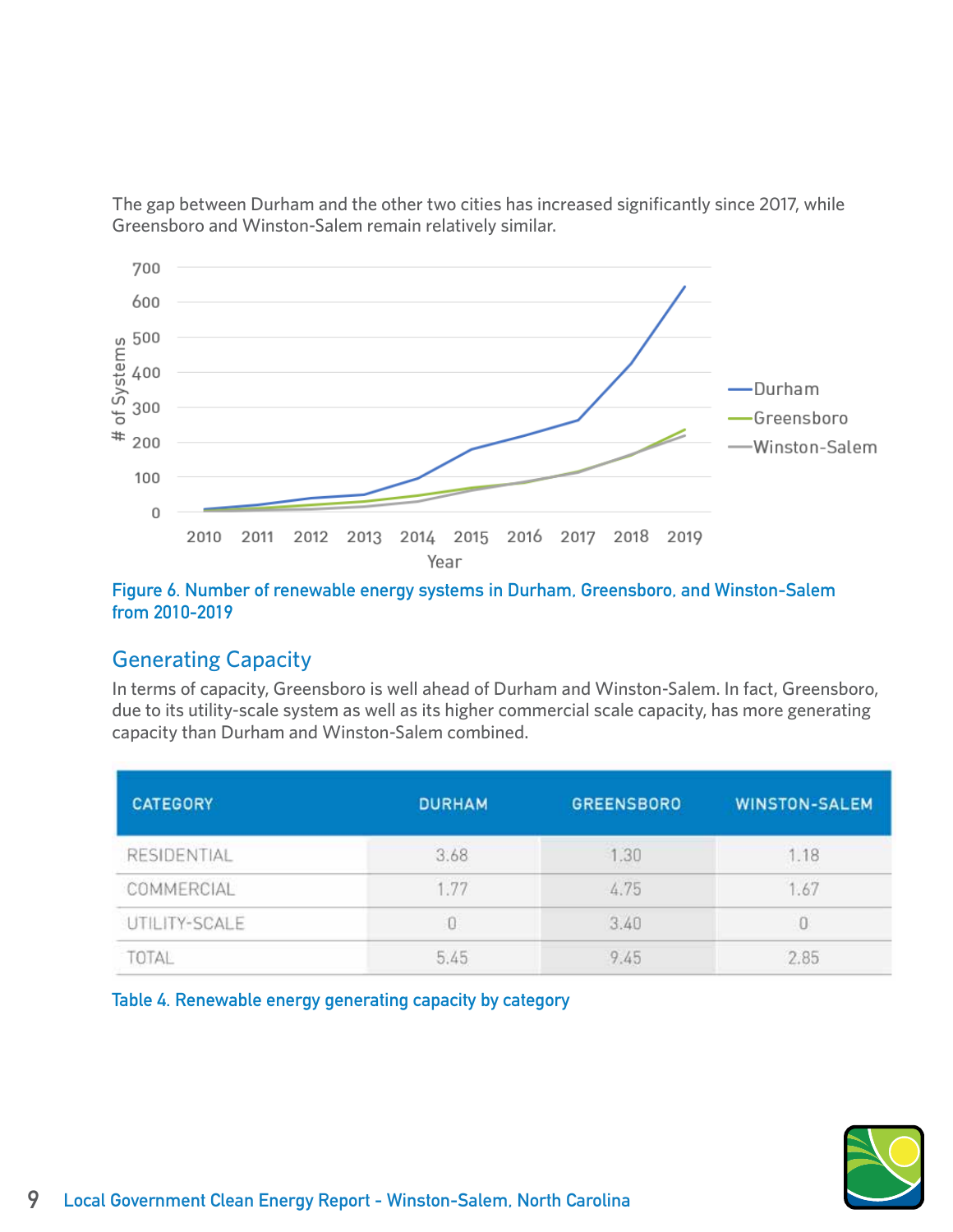

**Figure 7. Generating capacity of renewable energy systems in Durham, Greensboro, and Winston-Salem**

Unlike the number of systems, Greensboro has stayed well ahead of Winston-Salem in terms of generating capacity. Durham has also remained above Winston-Salem in generating capacity since passing it in 2011.



**Figure 8. Generating capacity of renewable energy systems in Durham, Greensboro, and Winston-Salem from 2010-2019**

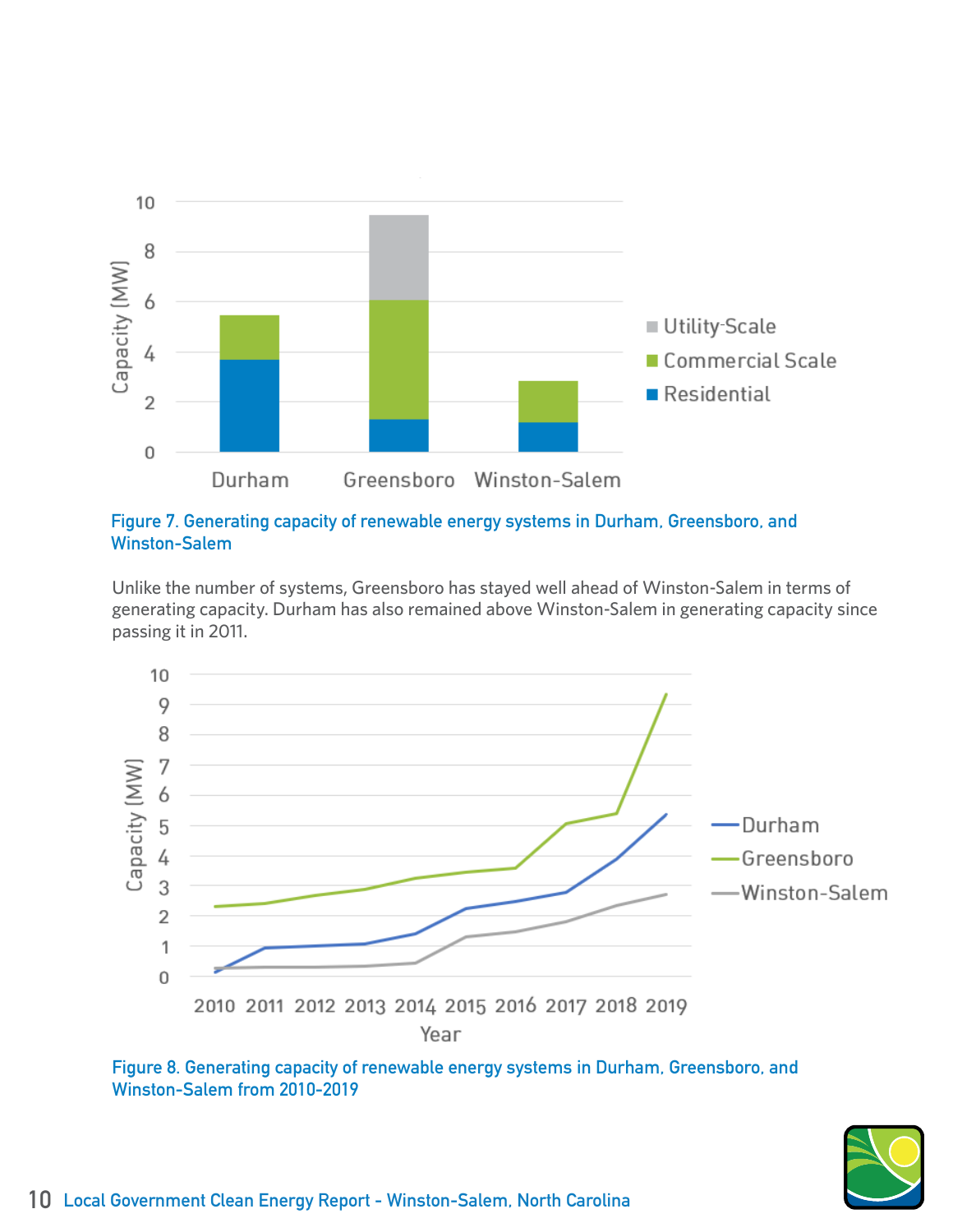#### Energy Efficient Buildings

Greensboro also leads both Durham and Winston-Salem in the number of energy efficient buildings, which are those that are either ENERGY STAR® or LEED® certified. Winston-Salem is a distant third in this category.

| <b>CATEGORY</b>       | <b>DURHAM</b> | <b>GREENSBORO</b> | <b>WINSTON-SALEM</b> |
|-----------------------|---------------|-------------------|----------------------|
| ENERGY STAR CERTIFIED | 54            | 45                | 3                    |
| LEED CERTIFIED        | 104           | 200               | 37                   |
|                       | 158           | 245               | 68                   |

#### **Table 5. Energy efficient buildings in Durham, Greensboro, and Winston-Salem by type**

| <b>CATEGORY</b>       | <b>DURHAM (FT2)</b> | GREENSBORO (FT <sup>2</sup> ) | <b>WINSTON-SALEM (FT2)</b> |
|-----------------------|---------------------|-------------------------------|----------------------------|
| ENERGY STAR CERTIFIED | 4,306,477           | 3,666,055                     | 3,608,397                  |
| LEED CERTIFIED        | 43,079,340          | 3,988,758                     | 5,870,868                  |
| TOTAL                 | 47,385,817          | 7,654,813                     | 9,479,265                  |





**Figure 9. Energy efficient buildings in Durham, Greensboro, and Winston-Salem by type**

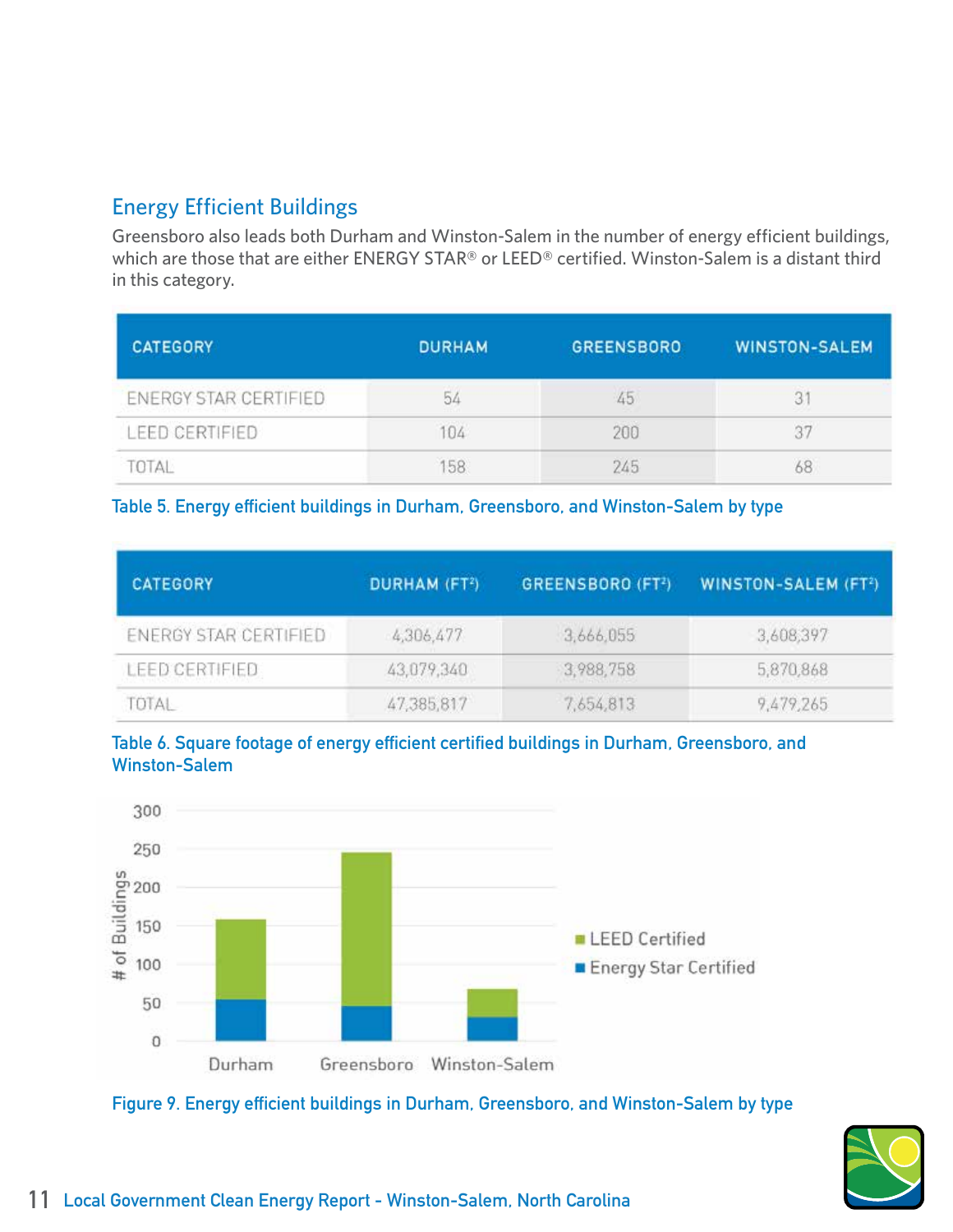

**Figure 10. Energy efficient certified buildings in Winston-Salem**

#### Electric Vehicles

In terms of electric vehicles (EV) and hybrid vehicles, Durham County, leads, while Forsyth County is not far behind in second. Durham County, in fact, leads Guilford and Forsyth Counties in all three categories of vehicles.

| <b>TYPE</b>     | <b>DURHAM</b> | <b>GUILFORD</b> | <b>FORSYTH</b> |
|-----------------|---------------|-----------------|----------------|
| <b>ELECTRIC</b> | 832           | 132             | 301            |
| PLUG-IN HYBRID  | 517           | 108             | 242            |
| <b>HYBRID</b>   | 7,169         | 1,846           | 4,803          |
| TOTAL           | 8,518         | 2,086           | 5,346          |

**Table 7. Electric and hybrid vehicles Durham, Guilford, and Forsyth Counties by type**

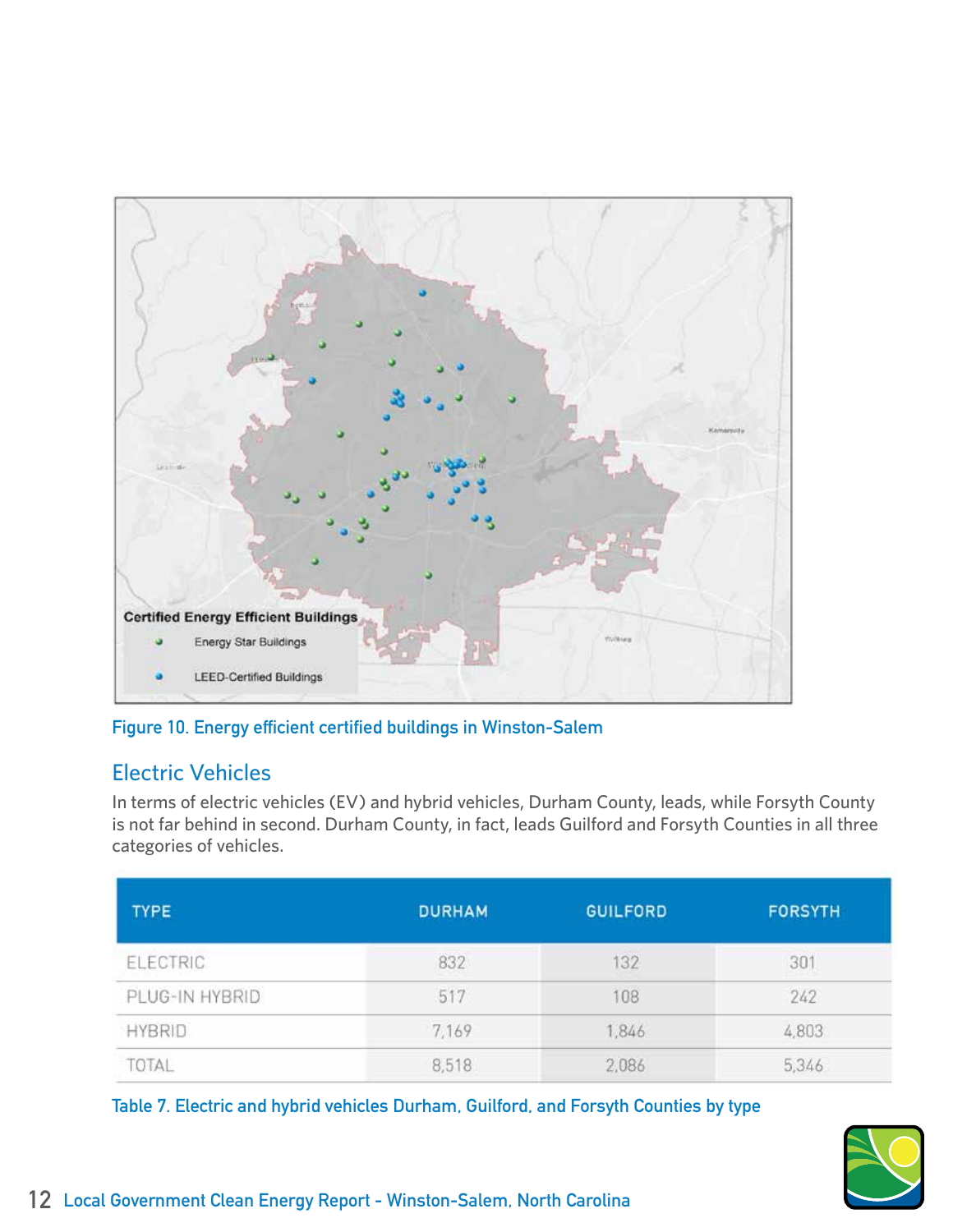

#### **Figure 11. Electric and hybrid vehicles Durham, Guilford, and Forsyth Counties by type**

#### Electric Vehicle Charging Stations

Durham also leads the cities in the number of electric vehicle charging stations. Winston-Salem is third, with almost half as many stations as Greensboro.

| <b>TYPE</b>                | <b>DURHAM</b> | <b>GREENSBORO</b> | <b>WINSTON-SALEM</b> |
|----------------------------|---------------|-------------------|----------------------|
| LOCAL/MUNICIPAL GOVERNMENT |               |                   |                      |
| PRIVATE                    | 38            | $2^{\circ}$       |                      |
| STATE GOVERNMENT           |               | $\theta$          |                      |
| UTILITY                    |               | U                 |                      |
| <b>OTAL</b>                | 43            | $\overline{2}$    |                      |

**Table 8. EV charging stations in Durham, Greensboro, and Winston-Salem by type**

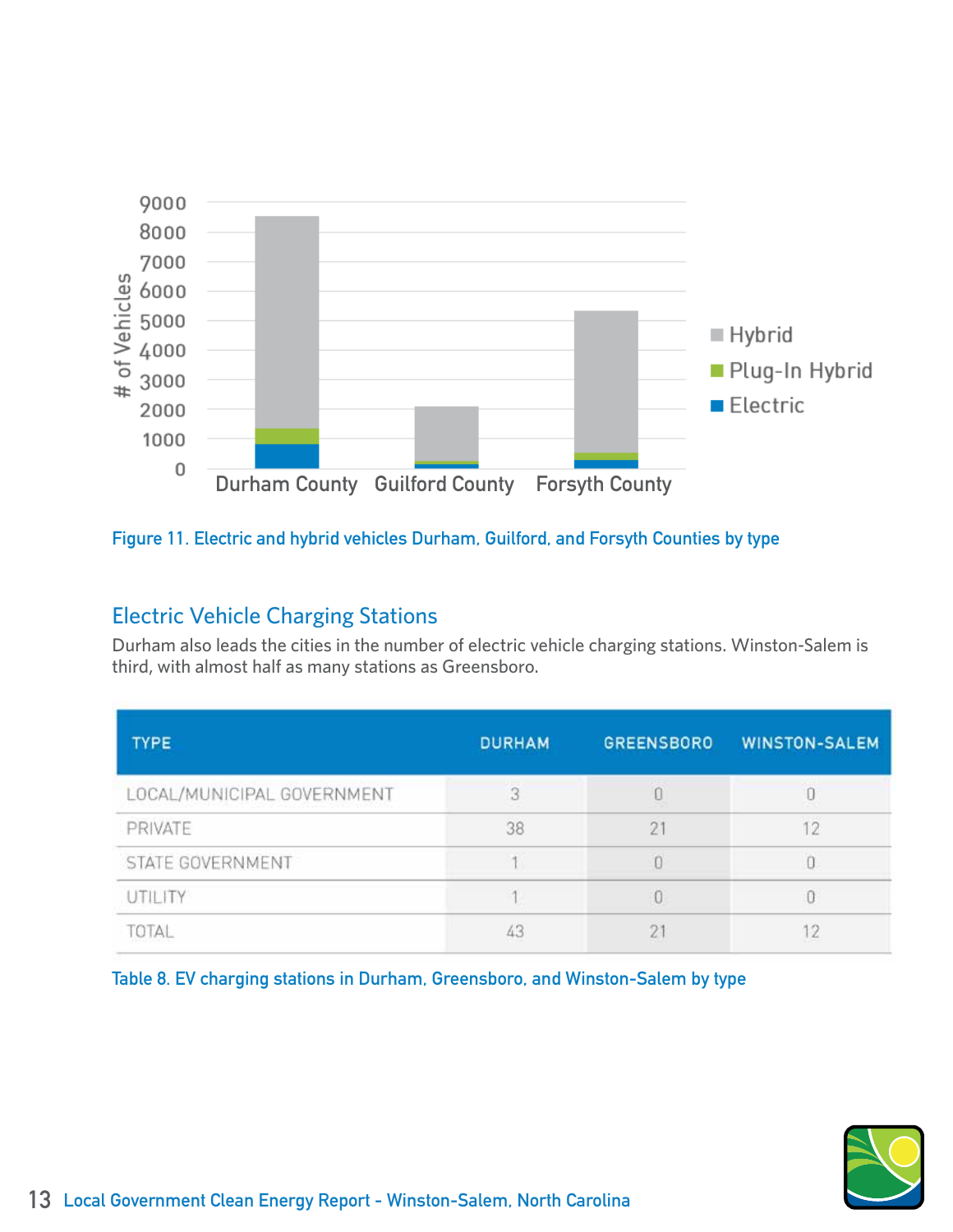

Almost all the EV charging stations in these three cities are privately owned.

**Figure 12. EV charging stations in Durham, Greensboro, and Winston-Salem by owner type**

#### EV Charging Station Outlets

At any one EV charging station, there may be multiple outlets that can be used. In terms of the actual number of outlets at charging stations, Durham leads both Greensboro and Winston-Salem.

| <b>CATEGORY</b> | <b>DURHAM</b> | <b>GREENSBORO</b> | <b>WINSTON-SALEM</b> |
|-----------------|---------------|-------------------|----------------------|
| LEVEL 1         |               |                   |                      |
| LEVEL 2         | 131           | 49                | $\overline{23}$      |
| DC FAST CHARGE  | 4             | 18                |                      |
| TOTAL           | 136           | $+4$              | 24                   |

**Table 9. EV charging outlets in Durham, Greensboro, and Winston-Salem by type**

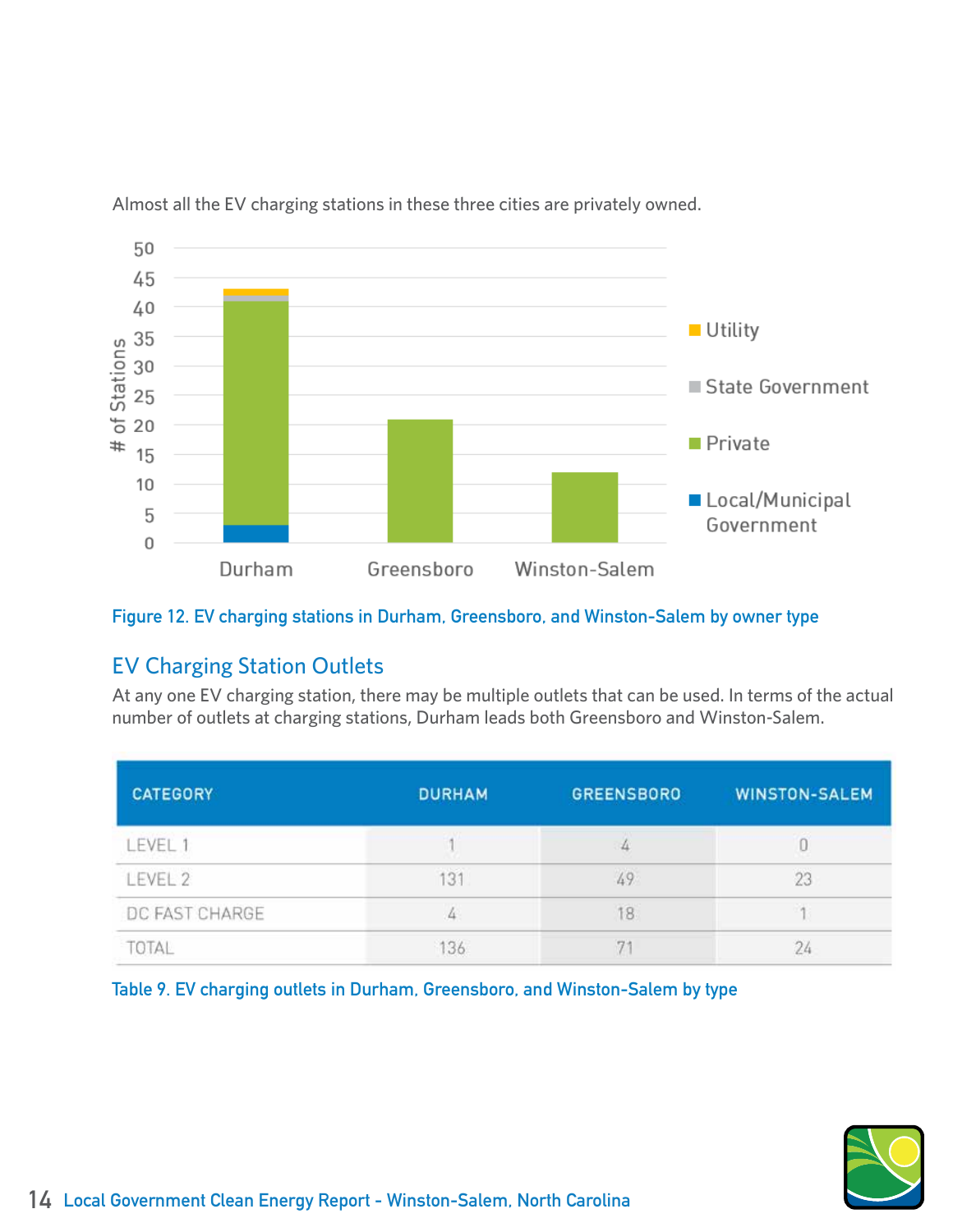Most of the outlets in Durham (96%), Greensboro (69%), and Winston-Salem (96%) are Level 2, and most of the rest are DC fast charging outlets.



**Figure 13. EV charging outlets in Durham, Greensboro, and Winston-Salem by type**